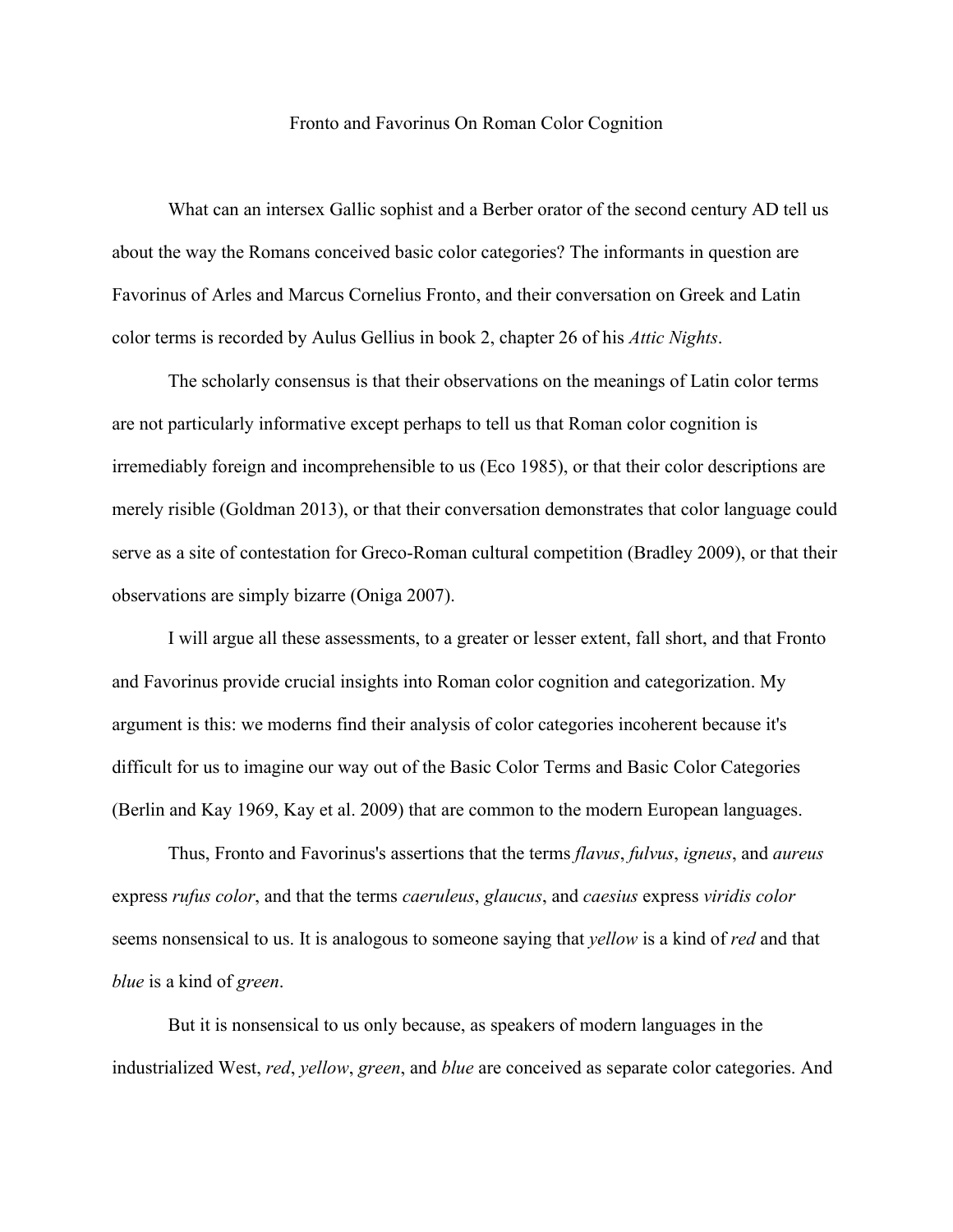this is true for all Stage V languages in the Universals and Evolution model described in the World Color Survey (Kay et al. 2009).

But these color categories are not normative for speakers of many languages around the world. For speakers of Stage III languages, the colors we call *red* and *yellow* belong to a single, composite category, and the colors we call *blue* and *green* belong to another single, composite category. Even more: such languages sometimes have more specific terms for *yellow* and *blue* that are not considered to name separate, non-overlapping color categories, but are instead felt to be hyponyms of the larger categories in the same way that, for us, *scarlet* is a hyponym of *red* and *olive* is a hyponym of *green* (Kay et al. 2009)

Seen in this light, Fronto and Favorinus's dialogue is for the most part a pretty straightforward description of Latin as a Stage III color language. And, looking beyond their testimony, we find robust philological evidence that supports a Stage III interpretation of Latin in the usages of other authors including Celsus, Hyginus, Juvenal, Manilius, Martial, Valerius Flaccus, Virgil, and Vitruvius.

The apparent paradox here lies in the fact that Latin has a huge and sophisticated color lexicon capable of making very fine-grained color distinctions. Why, then, was it so "primitive" in its evolution of Basic Color Terms? This raises the broader question of what social needs are fulfilled by Basic Color Terms such that modern languages need eleven or twelve of them, but Latin needed only four. While the evidence for Latin generally supports the Universals and Evolution hypothesis, at the same time it cuts against a tacit assumption that a language with rich, varied, and highly specific color vocabularies in medicine, textiles, painting, architecture, botany, minerals, and gems (Fruyt 2006, Wharton 2016, 2020) would naturally evolve eleven or twelve Basic Color Terms. But Latin never did.